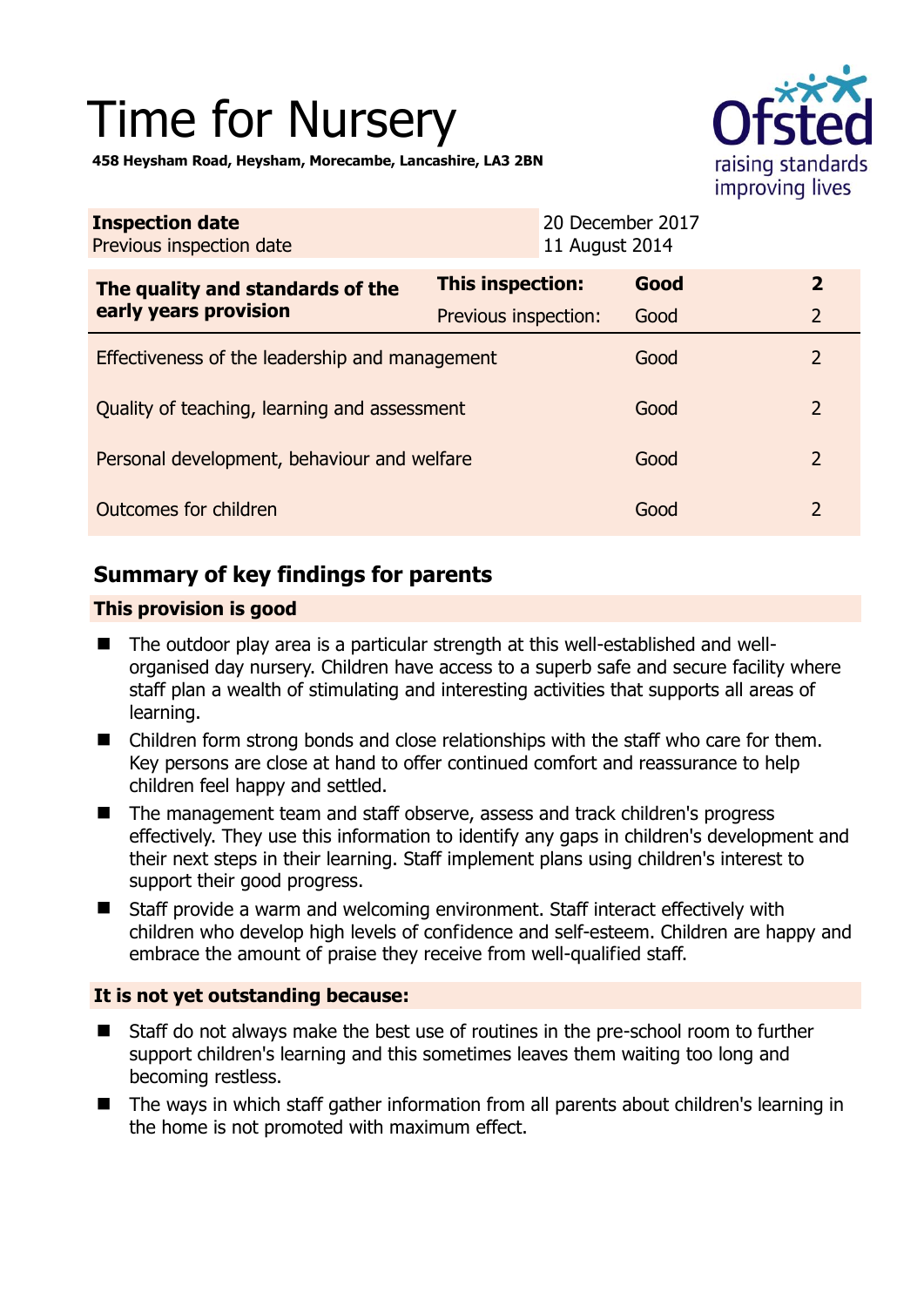# **What the setting needs to do to improve further**

#### **To further improve the quality of the early years provision the provider should:**

- review changes in the routine to make the most of opportunities to support the preschool children's learning so they remain interested and engaged
- extend ways to gather ongoing information from parents about children's learning at home.

#### **Inspection activities**

- $\blacksquare$  The inspector observed the quality of teaching during activities indoors and outdoors, and assessed the impact this has on children's learning.
- The inspector spoke with staff and children during the inspection.
- The inspector completed a joint observation with the deputy manager.
- The inspector held a meeting with the manager and joint owners of the setting. She looked at relevant documentation and evidence of the suitability of staff working in the nursery.
- The inspector spoke with a number of parents during the inspection and took account of their views.

#### **Inspector**

Carys Millican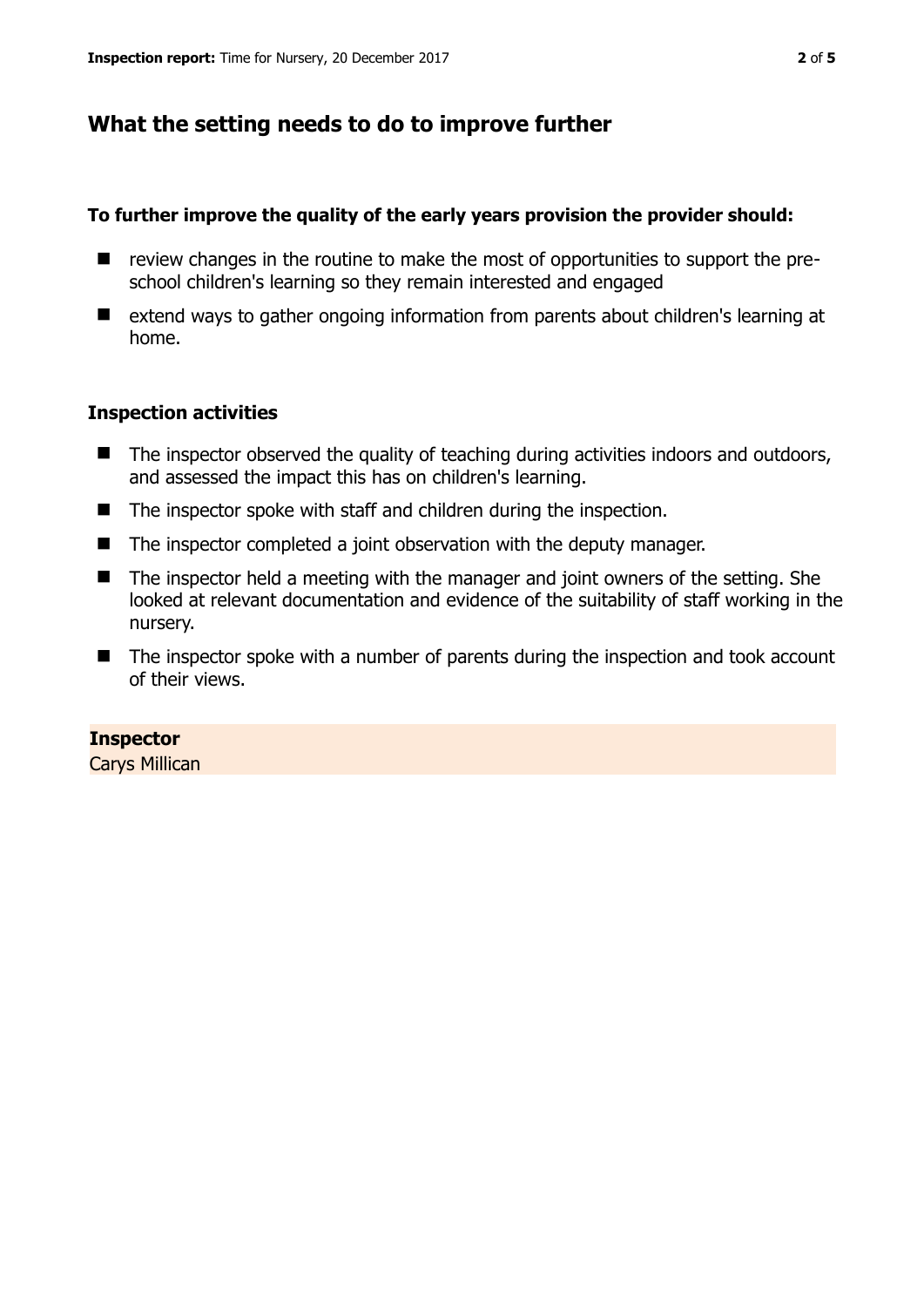## **Inspection findings**

#### **Effectiveness of the leadership and management is good**

The arrangements for safeguarding are effective. The management and staff team have a good understanding of their responsibilities for protecting children. They conscientiously follow up any concerns raised with them and competently carry out safeguarding procedures accurately and in a timely manner. Staff deploy themselves well and supervise children effectively, indoors and outdoors. The management and staff team works well together and show a commitment to continuous improvement. Peer observations and supervision help staff to share good practice and the management support staffs ongoing professional development and training. Parents especially value the service they receive and their children, and speak very highly of the staff and management team.

#### **Quality of teaching, learning and assessment is good**

Staff regularly observe children and use their interests well to provide a good range of experiences to help them learn. They use children's first-hand experiences to motivate them. For example, vehicles in the small-world section in the toddler room include reference to people who help us. Staff use the role-play areas as a secure base to help children learn. For example, staff have created a Christmas dinner table complete with comical glasses for children to wear. Staff place a good emphasis on mathematical learning and promoting children's literacy skills. Staff work closely with other professionals to support children who have special educational needs (SEN) and/or disabilities and they are fully included in activities. All children make good progress in their learning.

#### **Personal development, behaviour and welfare are good**

Babies are confident to explore their surroundings. They seek out staff and their key person to share their experiences. Staff are aware of children's individual care routines and promote this throughout the nursery. Children know the routine of the day and line up to be counted before going outdoors. Staff encourage children to be independent in selfcare, for example, children put on their own coats and do them up ready for outdoor play. Toddlers and pre-school children learn to use a metal knife and fork to eat their lunch and help to put their plates and cups away when they have finished. Staff help children to develop an awareness of themselves and the world around them. For example, the preschool children discuss various emotions while using translucent faces on the light board and go on outings in to the community.

#### **Outcomes for children are good**

All children make good progress in their learning from their initial starting points. They are well prepared for their future move on to school. Children thoroughly enjoy exploring the textures of different materials, such as soapy water and then foam, while using their hands. Babies use toys and equipment to pull themselves up to standing, developing their physical skills. Children are keen and enthusiastic learners who overall, demonstrate positive behaviour and learn social skills and manners.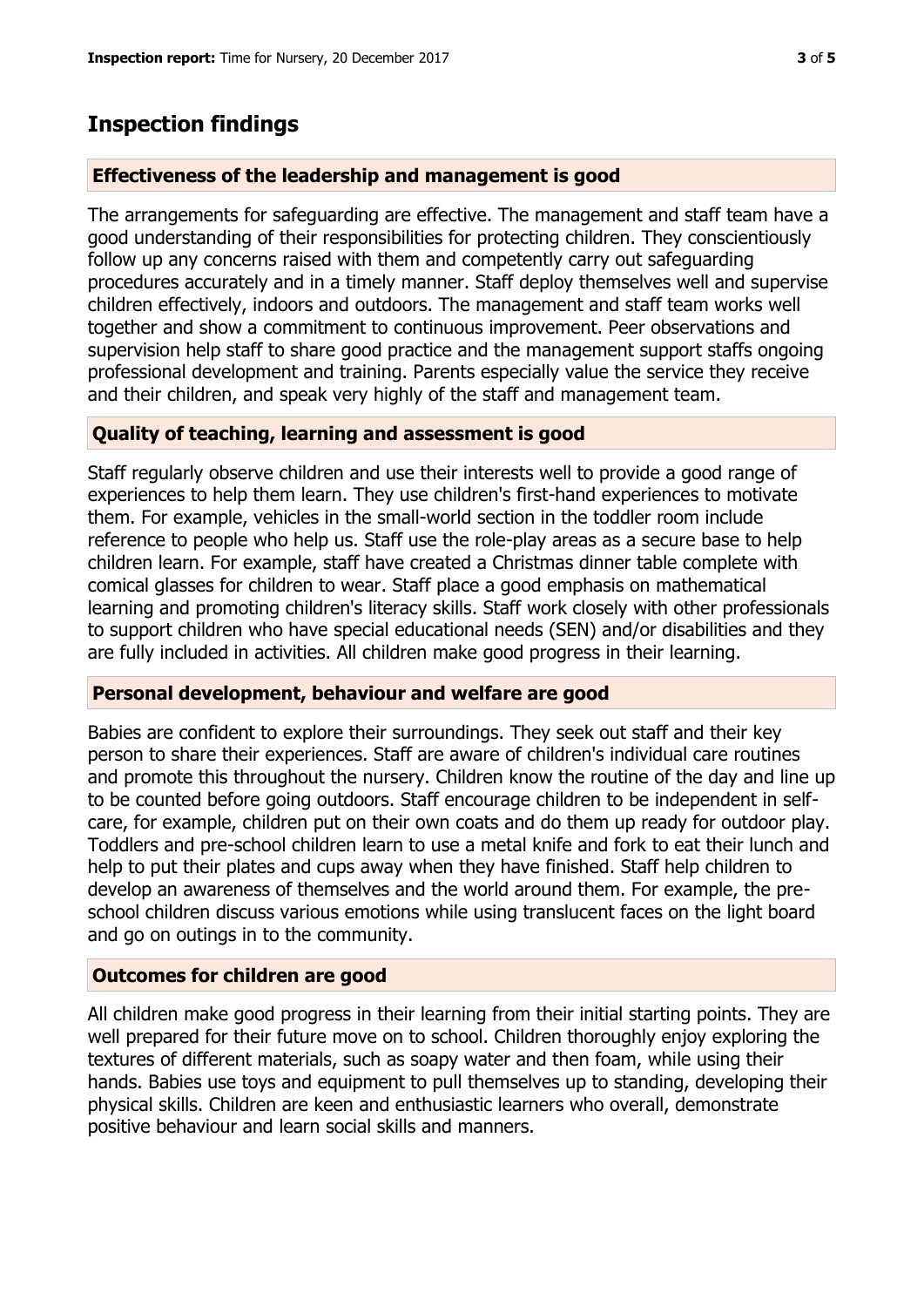## **Setting details**

| Unique reference number                             | 502186                                                                               |  |
|-----------------------------------------------------|--------------------------------------------------------------------------------------|--|
| <b>Local authority</b>                              | Lancashire                                                                           |  |
| <b>Inspection number</b>                            | 1103824                                                                              |  |
| <b>Type of provision</b>                            | Full-time provision                                                                  |  |
| Day care type                                       | Childcare - Non-Domestic                                                             |  |
| <b>Registers</b>                                    | Early Years Register, Compulsory Childcare<br>Register, Voluntary Childcare Register |  |
| <b>Age range of children</b>                        | $0 - 4$                                                                              |  |
| <b>Total number of places</b>                       | 42                                                                                   |  |
| Number of children on roll                          | 65                                                                                   |  |
| Name of registered person                           | Mrs Sarah Louise Rodriguez and Mrs Laura Jane<br>Morgans Partnership                 |  |
| <b>Registered person unique</b><br>reference number | RP905788                                                                             |  |
| Date of previous inspection                         | 11 August 2014                                                                       |  |
| <b>Telephone number</b>                             | 01524 851288                                                                         |  |

Time for Nursery registered in 2001 and is privately owned. It is situated in Heysham, near Morecambe. The nursery employs 16 members of childcare staff. Of these, 13 hold appropriate early years qualifications at level three and one at level two. The manager holds an early years qualification at level five and one staff member holds a BA Hons Degree in Children's Services and Families. The nursery opens from Monday to Friday, all year round. Sessions are from 7.30am until 6pm. The nursery provides funded early education for two-, three- and four-year-old children. The nursery supports children who have SEN and/or disabilities.

This inspection was carried out by Ofsted under sections 49 and 50 of the Childcare Act 2006 on the quality and standards of provision that is registered on the Early Years Register. The registered person must ensure that this provision complies with the statutory framework for children's learning, development and care, known as the early years foundation stage.

Any complaints about the inspection or the report should be made following the procedures set out in the guidance 'Complaints procedure: raising concerns and making complaints about Ofsted', which is available from Ofsted's website: www.gov.uk/government/organisations/ofsted. If you would like Ofsted to send you a copy of the guidance, please telephone 0300 123 4234, or email enquiries@ofsted.gov.uk.